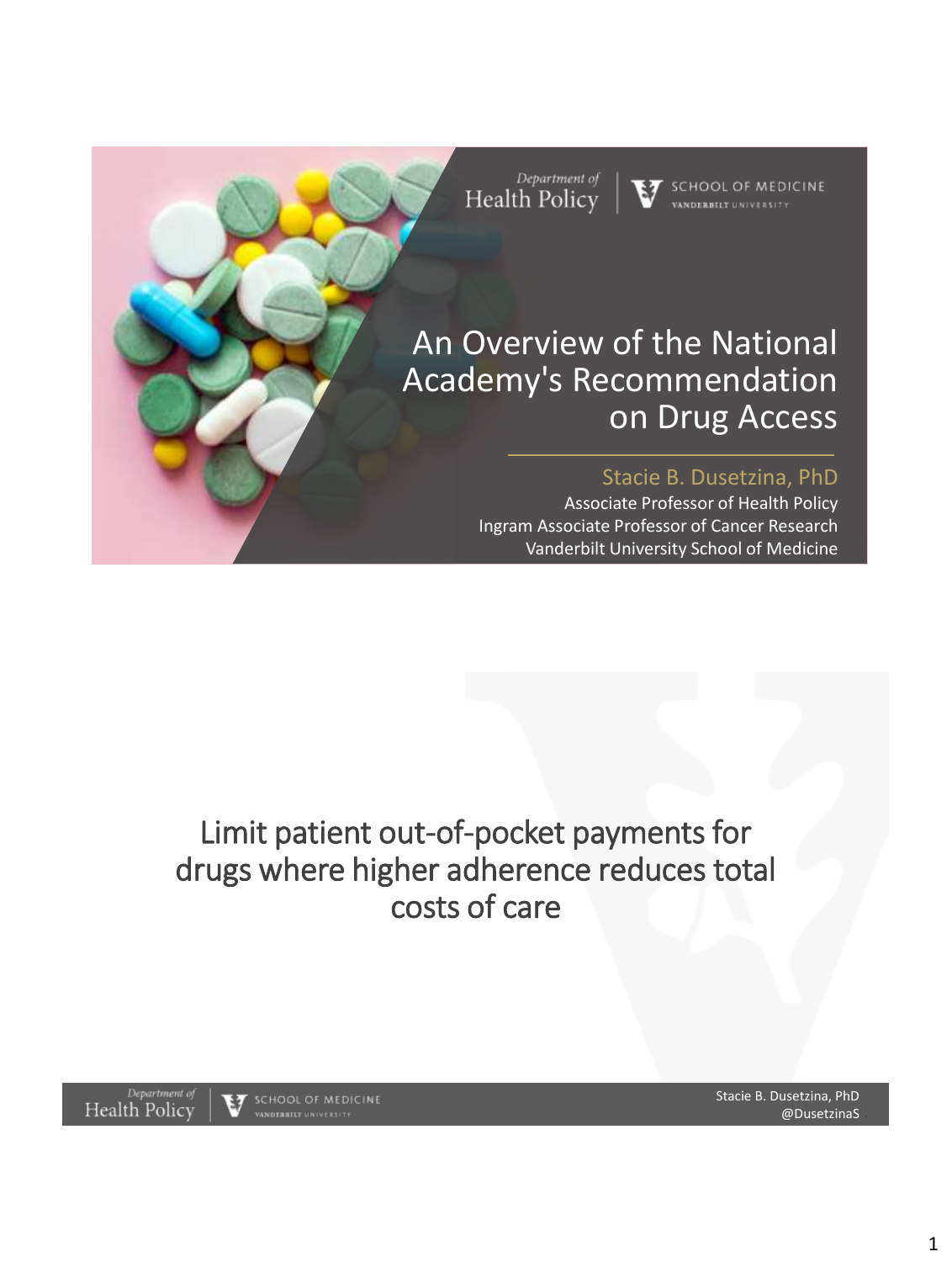Establish limits on total annual out-of-pocket costs on Part D



3 @DusetzinaS Stacie B. Dusetzina, PhD

### There Is Currently No Spending Cap On Part D



"For the first time since being diagnosed 10 years ago, Krahne, 65, decided to delay filling his prescription, hoping that his cancer wouldn't take advantage of the lapse and wreak further havoc on his body." — *Kaiser Health News*, 2017

Department of<br>Health Policy

 $57$  school of medicine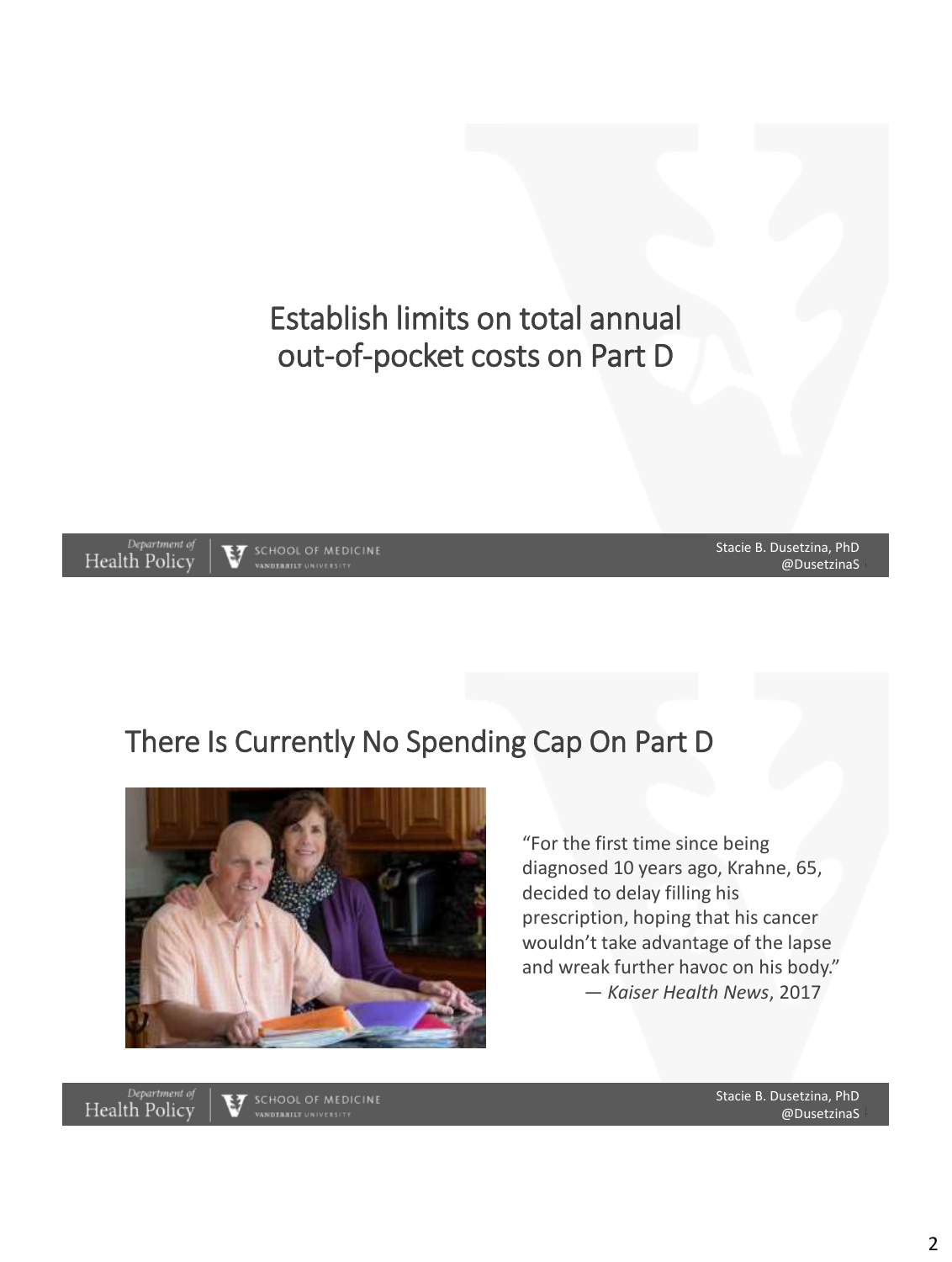Even After Catastrophic Coverage, 5% Can Be A Burden For Patients Using Expensive Drugs



## Use net prices to set patient out-of-pocket spending when paying deductibles and coinsurance

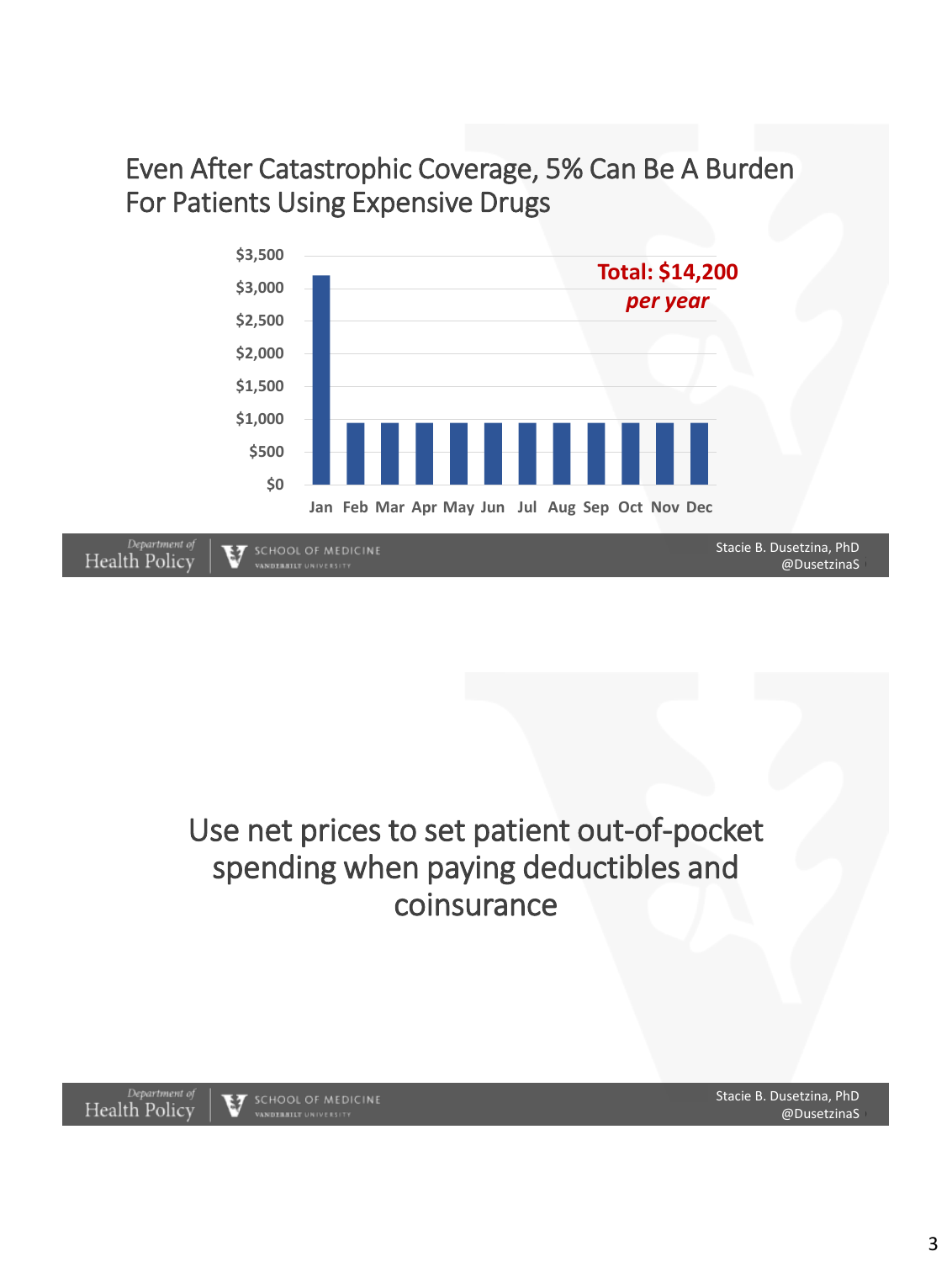### Current System Disproportionately Burdens Patients Needing Expensive Drugs



**Dusetzina SB**, Conti RM, Yu NL, Bach PB. Association of Prescription Drug Price Rebates in Medicare Part D With Patient Out-of-Pocket and Federal Spending. *JAMA Internal Medicine, 2017*.

SCHOOL OF MEDICINE



Stacie B. Dusetzina, PhD @DusetzinaS

Include costs, clinical effectiveness, and available treatment alternatives when determining patient cost sharing



Stacie B. Dusetzina, PhD @DusetzinaS